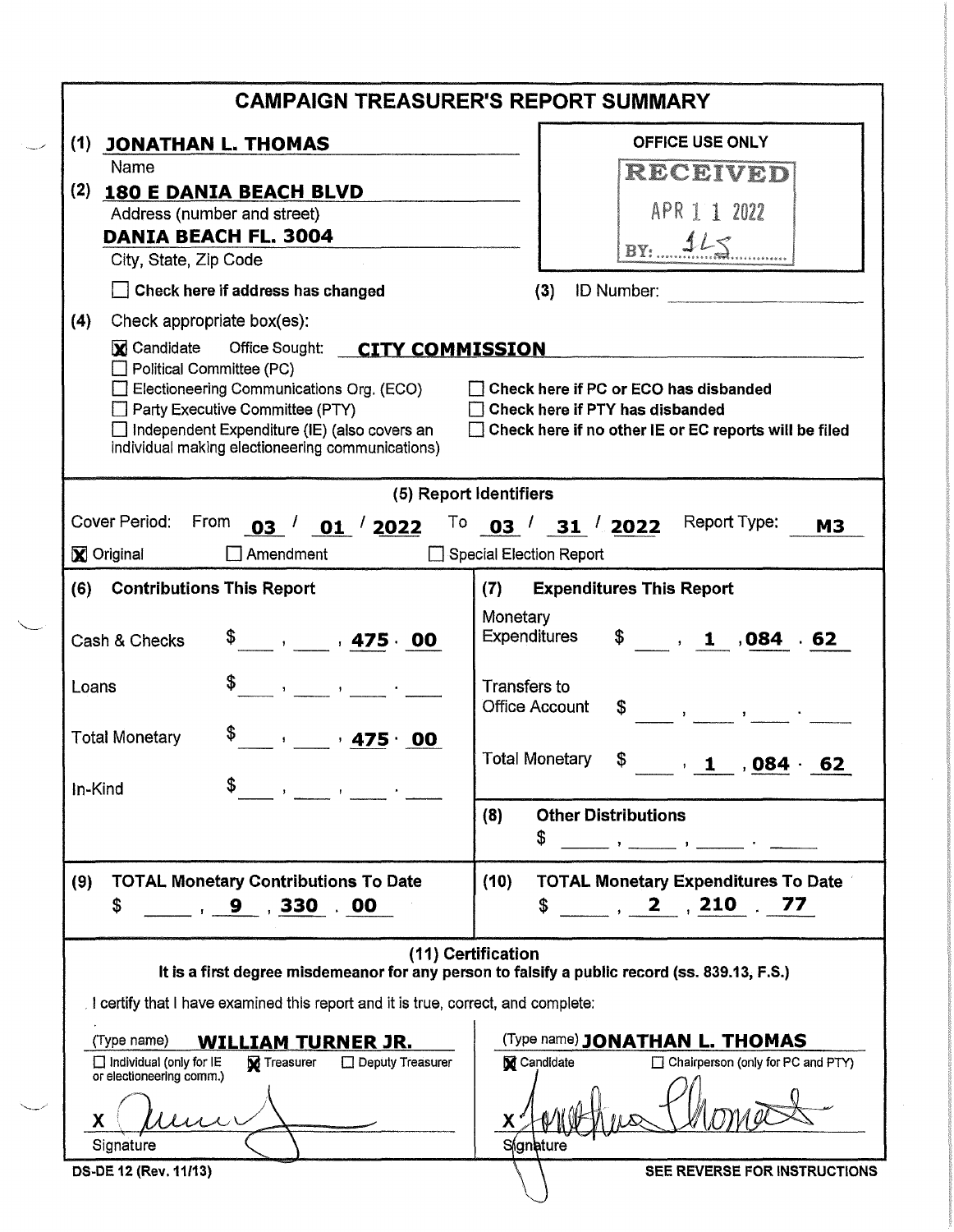## CAMPAIGN TREASURER'S REPORT - ITEMIZED CONTRIBUTIONS

| (1) Name JONATHAN L. THOMAS                                                                                      |      |                       |                             | $(2)$ I.D. Number              |                   |                                                                                                                         |  |  |
|------------------------------------------------------------------------------------------------------------------|------|-----------------------|-----------------------------|--------------------------------|-------------------|-------------------------------------------------------------------------------------------------------------------------|--|--|
|                                                                                                                  |      |                       |                             |                                |                   |                                                                                                                         |  |  |
| (7)<br><b>Full Name</b><br>(Last, Suffix, First, Middle)<br><b>Street Address &amp;</b><br>City, State, Zip Code | Type | (8)<br>Occupation     | (9)<br>Contribution<br>Type | (10)<br>In-kind<br>Description | (11)<br>Amendment | (12)<br>Amount                                                                                                          |  |  |
| <b>JASON FULLER</b><br>613 NW 16th<br>Ave, Pompano<br>Beach FL. 33069                                            | I    | <b>BUSINESS OWNER</b> | <b>CHE</b>                  |                                |                   | \$200.00                                                                                                                |  |  |
| <b>NICOLE VERNON</b><br>4907 NORTH HARBOR<br>ISLES DRIVE, FORT<br>LAUDERDALE FL<br>33068.                        | I    | <b>Relator</b>        | <b>CHE</b>                  |                                |                   | \$25.00                                                                                                                 |  |  |
| <b>MAHESH DOSHI</b><br>338 S Federal HWY<br>DANIA BEACH FL.<br>33004                                             | I    | <b>BUSINESS OWNER</b> | <b>CHE</b>                  |                                |                   | \$250.00                                                                                                                |  |  |
|                                                                                                                  |      |                       |                             |                                |                   |                                                                                                                         |  |  |
|                                                                                                                  |      |                       |                             |                                |                   |                                                                                                                         |  |  |
|                                                                                                                  |      |                       |                             |                                |                   |                                                                                                                         |  |  |
|                                                                                                                  |      |                       |                             |                                |                   |                                                                                                                         |  |  |
|                                                                                                                  |      |                       | Contributor                 |                                |                   | (3) Cover Period $\frac{3}{1}$ / $\frac{1}{22}$ through $\frac{3}{1}$ / $\frac{31}{1}$ / 22 (4) Page $\frac{1}{1}$ of 1 |  |  |

DS·DE 13 (Rev. 11/13) SEE REVERSE FOR INSTRUCTIONS AND CODE VALUES

 $\sim$